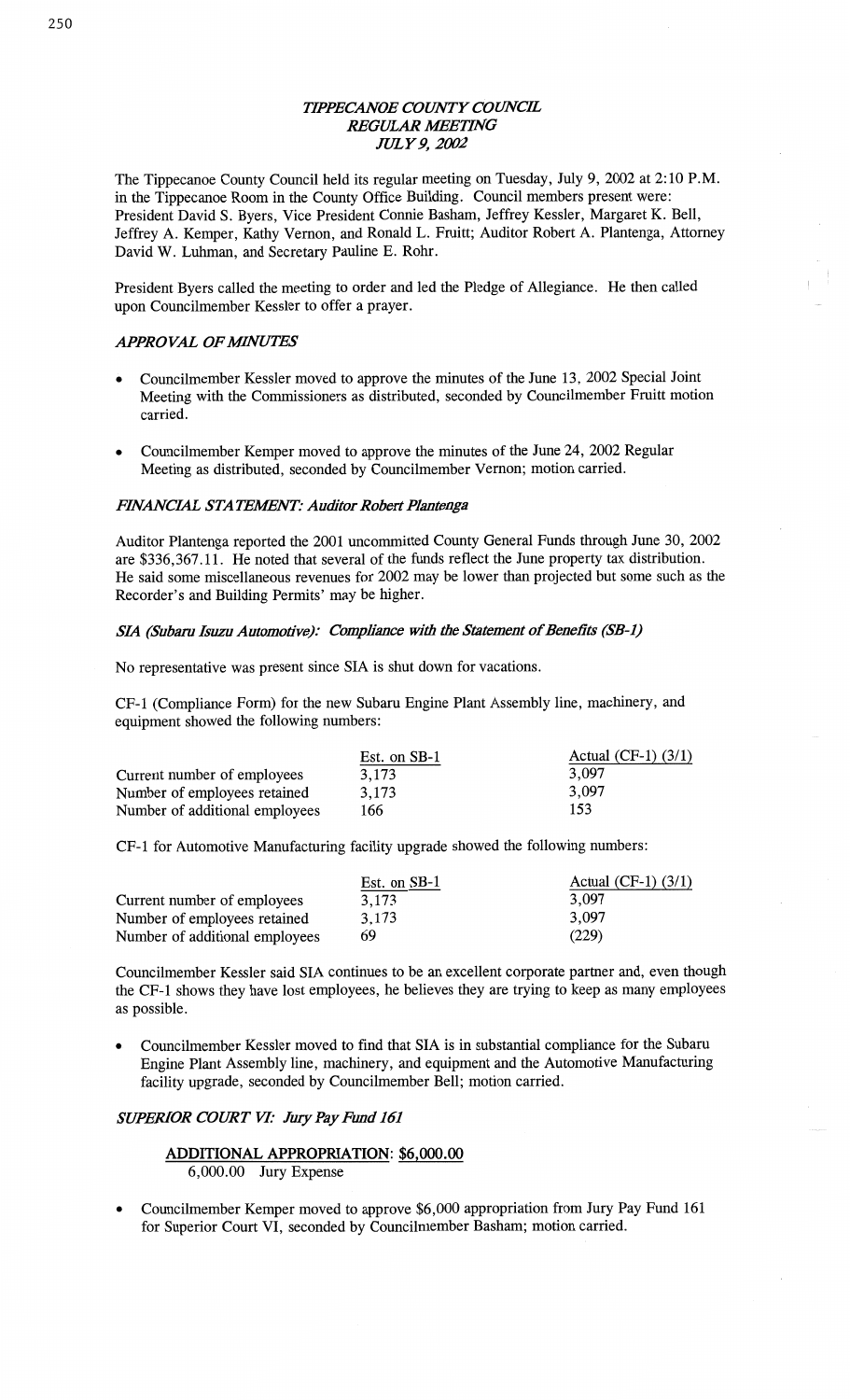#### *ZONING ENFORCEMENT?* A1 *Levy*

# **ADDITIONAL APPROPRIATION:** \$2,000.00

2,000.00 Travel & **Training** 

Mr. Levy said the 2002 appropriation was \$2,000 but he has a balance of **\$784.67** . He is holding mileage claims in the amount of \$344.56 and he will need \$148.00 to attend training later this summer. He said he will need additional funds to carry him **until** the end of the year.

• Councilmember Kessler moved to approve an additional \$2,000 for Travel & Training, seconded by Councilmember Kemper; motion carried.

#### *JUVENILE ALTERNATIVES: Director Cathy Smith*

| <b>SALARY ORDINANCE</b> | Position                   | Rate         | Salary    |
|-------------------------|----------------------------|--------------|-----------|
| Full Time               | Program Director           | 1,726.83     | 41,444.00 |
|                         | Bookkeeper                 | 1,179.88/    | 28,788.00 |
|                         |                            | 1,238.71     |           |
|                         | Home Detention/SCS         | 1,210.46     | 29,309.00 |
|                         | Coord.                     |              |           |
|                         | <b>SCS Crew Leader</b>     | 1,052.08/    | 25,309.00 |
|                         |                            | 1,110.63     |           |
|                         | JEDIS Ed. Coord.           | 1,146.75     | 27,522.00 |
|                         | JEDIS Asst. Coord.         | 993.63/      | 24,549.00 |
|                         |                            | 1,052.08     |           |
|                         | Truancy Med. Coord.        | 1,210.46     | 29,051.00 |
|                         | Home Det./SCS Asst.        | 1,052.08     | 25,250.00 |
|                         | Coord.                     |              |           |
|                         | <b>BEAMES</b> Coord.       | 1,146.75     | 27,522.00 |
|                         | <b>BEAMES Asst. Coord.</b> | 1,052.08     | 25,250.00 |
|                         | Adm. Asst.                 | 1,061.83     | 25,484.00 |
| Part-time               | <b>SCS Crew Leaders</b>    | 7.50/hr      |           |
|                         | Home Det. Monitors         | $10.00$ /day |           |
|                         |                            | $7.50$ /day  |           |
|                         |                            | $5.00$ /day  |           |

Ms Smith explained that, since their grant year is from July 1 through June 30, the employees are receiving the raise other County employees received January 1, 2002.

**o** Councilmember Basham moved to approve the Salary Ordinance for JAG, seconded by Councilmember Bell; motion carried.

#### *COWMVITY CORRECTIONS: Deputy Dinector* Ron *Pengo*

| <b>SALARY ORDINANCE</b> | Position                     | Rate         | Salary     |
|-------------------------|------------------------------|--------------|------------|
| Full Time               | <b>Executive Director</b>    |              | 43,512.00  |
|                         | Deputy Director              |              | 38,853.00  |
|                         | Road Crew Director           |              | 31,389.00  |
|                         | Day Reporting Super.         |              | 29,051.00  |
|                         | Office Manager               |              | 33,704.00  |
|                         | Secretary (4)                |              | 98,124.00  |
|                         | LSI-R/Training Officer       |              | 29,699.00  |
|                         | Head Surveillance Officer    |              | 33,188.00  |
|                         | Surveillance Officer (7)     |              | 194,516.00 |
|                         | <b>Work Release Director</b> |              | 43,512.00  |
|                         | Case Manager (6)             |              | 173,783.00 |
|                         | Head Correction Off. (4)     |              | 129,010.00 |
|                         | Correction Officer (16)      |              | 456,005.00 |
|                         | Maintenance Tech             |              | 34,489.00  |
| Part-time               | Road Crew Supervisor         | 8.00/8.50/hr |            |
|                         | Secretary                    | 8.00/8.25/hr |            |

Mr. Perigo explained this Salary Ordinance is for the second year of the two year Department of Corrections (DOC) Grant.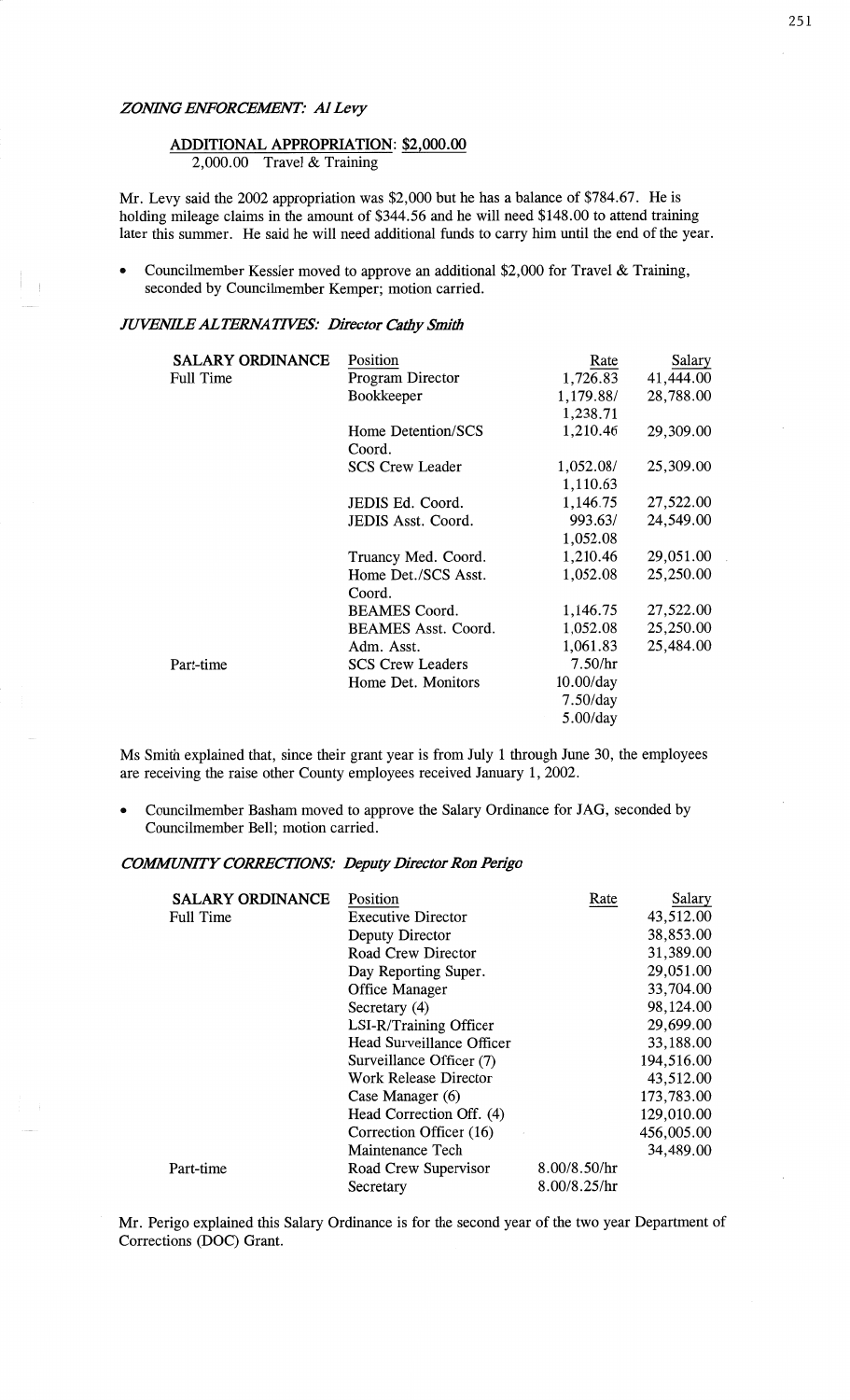**o** Councilmember Bell **moved** to approve the Salary **Ordinance** for Community **Corrections,**  seconded by Councilmember Basham; motion carried.

#### *RESOLUTION 2002-23-CL: Endorses Res. 2002-22-CM, Amendment to Cum Cap Plan*

Amends Project X to **provide** additional funds for Telephone System Upgrades for MITS. **Amends Project** CC to provide additional **funds** for TCOB and the **Health** Department at **629.** 

**Adds Project** BE to **repair** and replace air conditioning equipment for TCOB and **Courthouse.** 

**Adds** Project FF to repair and replace the **sound** recording system in Superior **Court** IV.

# (quote)<br> **TIPPECANOE COUNTY COUNCIL**

#### **RESOLUTION** 2002-23-CL

#### **RESOLUTION ENDORSING** THE **AMENDMENT** OF THE **TIPPECANOE COUNTY CUMULATIVE CAPITAL** TAX **CAPITAL IMPROVEMENT PLAN**

**WHEREAS,** authority has **been** granted to the Board of **Commissioners** of the County of Tippecanoe to **adopt** a Cumulative Capital **Improvement Plan** for the **County** of **Tippecanoe**  setting forth the **uses** of the Revenues **which Tippecanoe County** shall receive from the Cumulative **Capital** Tax duly adopted in the year 1984.

**WHEREAS,** the Tippecanoe County Council **shall** be involved in the consideration of appropriations, financing **mechanisms;** including but not **limited** to, **bonds,** as to the **various projects** set forth in the **Cumulative** Capital Improvement **Plan.** 

**WHEREAS,** the Tippecanoe County Council has had the opportunity to review the various projects as described in the Cumulative Capital Improvement **Plan,** and are of the opinion that they are beneficial and cost effective for Tippecanoe County.

**NOW, THEREFORE,** after due consideration, the **Tippecanoe** County Council hereby endorses the **Cumulative** Capital Improvement Plan adopted by the Board of **Commissioners** of the County. of Tippecanoe pursuant to Resolution 2002—22-CM, a copy of which is attached hereto and by reference made a **part** hereof.

Adopted and passed this the 9<sup>th</sup> day of July, 2002.

TIPPECANOE COUNTY **COUNCIL** 

David S. Byers, President

Connie **Basham, Vice** President

Jeffrey Kessler

Margaret K. Bell

Jeffrey A. Kemper

Kathy Vernon

**Ronald** L. Pruitt

ATTEST:

Robert A. Plantenga, Auditor

(unquotc)

**Councilmember** Kemper asked the renovation **cost** to relocate **part** of the Health Department to ' the 629 Building. **Mrs.** Weston said that amount is approximately \$85,000. Referring to Super Court **IV's** request for a new sound system, he **asked** if the **courts** could get together on their